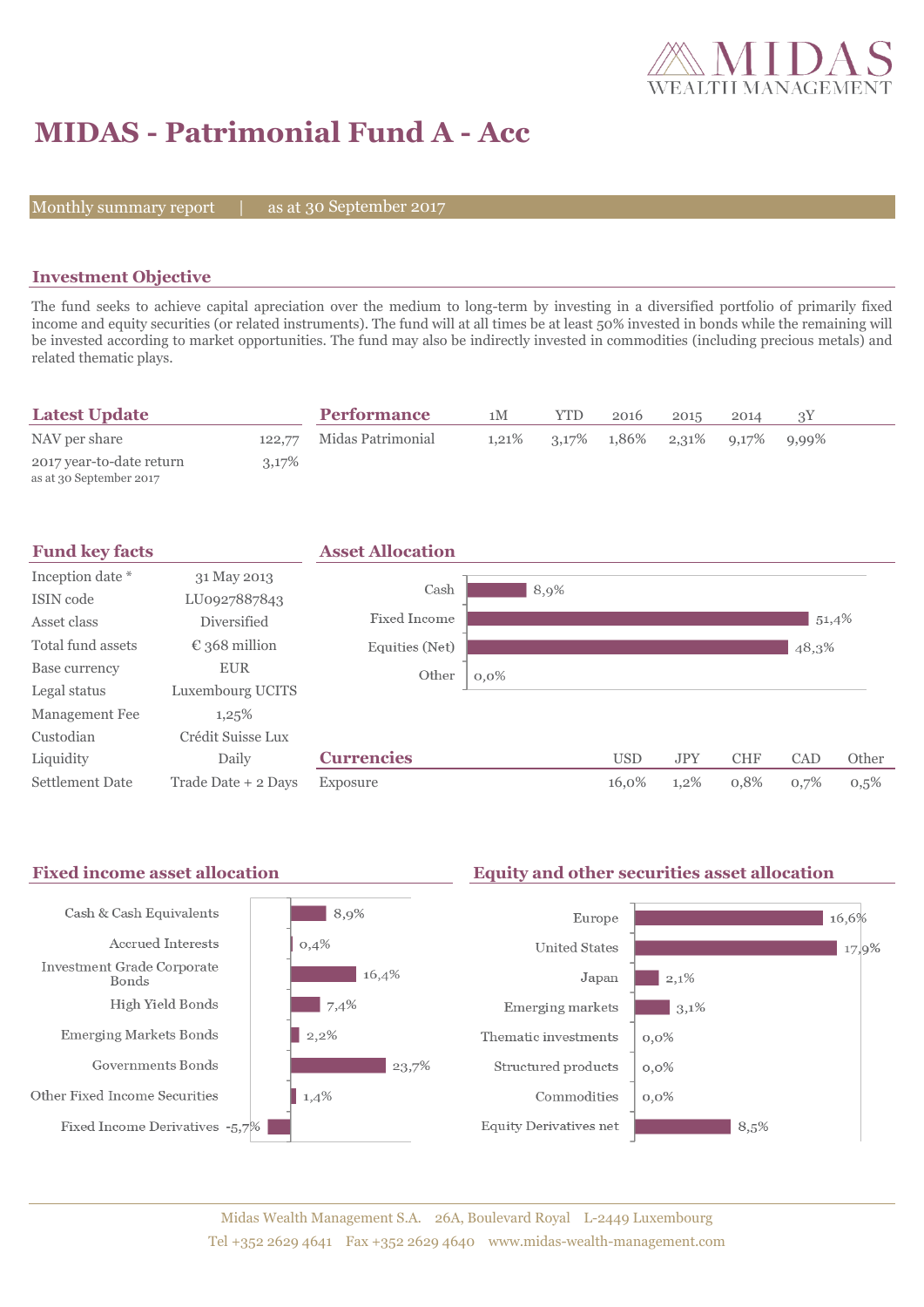

# **MIDAS - Patrimonial Fund A - Acc**

Monthly summary report | as at 30 September 2017

| Top 10 fixed income holdings            | YTM     | Rating     | Weight  | <b>Fixed income rating breakdown</b> |
|-----------------------------------------|---------|------------|---------|--------------------------------------|
| DEUTSCHLAND REP : DBR 0 1/2 08/15/27    | $0,5\%$ | AAA        | 5,5%    |                                      |
| SPANISH GOV'T: SPGB 1.45 10/31/27       | $1,7\%$ | $BBB+$     | 5,3%    | AAA<br>11,0%                         |
| PORTUGUESE OT'S : PGB $43/406/14/19$    | $0.0\%$ | BBB-       | 4,1%    | AA<br>6,1%                           |
| BTPS: BTPS 0.35 11/01/21                | $0,5\%$ | <b>BBB</b> | 3,5%    | $\mathbf{A}$<br>$0,0\%$              |
| FRANCE O.A.T.: FRTR 0 1/2 05/25/25      | 0,4%    | AA         | $3,0\%$ | <b>BBB</b><br>42,9%                  |
| CELLNEX TELECOM : CLNXSM 27/8 04/18     | $2,2\%$ | $BB+$      | $1,7\%$ | <b>BB</b><br>$11,3\%$                |
| GAZPROMBANK: GPBRU 3.984 10/30/18       | 1,1%    | $BB+$      | 1,7%    | B<br>11,7%                           |
| BOLLORE SA: BOLFP 2 01/25/22            | $1,3\%$ | <b>NR</b>  | $1,7\%$ | CCC<br>$2,0\%$                       |
| ICCREA BANCA SPA : ICCREA 1 1/2 02/21/2 | 0,8%    | BB         | $1,7\%$ | <b>NR</b><br>14,9%                   |
| PRYSMIAN SPA: PRYIM 21/204/11/22        | $1,0\%$ | <b>NR</b>  | 1,4%    |                                      |

| Top 10 equity holdings           | Sector                        | Weight | <b>Equity sector breakdown</b>        |                     |
|----------------------------------|-------------------------------|--------|---------------------------------------|---------------------|
| <b>BANK OF AMERICA CORP</b>      | Financials                    | 0,8%   | Consumer Discretionary                | 11,8%               |
| <b>JPMORGAN CHASE &amp; CO</b>   | Financials                    | 0,8%   | Consumer Staples                      | 8,0%                |
| <b>CHECK POINT SOFTWARE TECH</b> | <b>Information Technology</b> | 0,7%   | Energy                                | 8,5%                |
| ABN AMRO GROUP NV-GDR W/I        | Financials                    | 0,7%   | Financials                            | 18,3%               |
| <b>CITIGROUP INC</b>             | Financials                    | 0,7%   | Health Care                           | $13,4\%$            |
| AMAZON.COM INC                   | <b>Consumer Discretionary</b> | 0,7%   | Information Technology<br>Industrials | 18,2%<br>12,1%      |
| <b>ING GROEP NV-CVA</b>          | Financials                    | 0,7%   | Materials                             | $1,5,3\%$           |
| <b>AXA SA</b>                    | Financials                    | 0,7%   | Telecommunication $\blacksquare$ 1,7% |                     |
| <b>RAYTHEON COMPANY</b>          | Industrials                   | 0,7%   | Utilities                             | $1,0\%$             |
| <b>JOHNSON &amp; JOHNSON</b>     | <b>Health Care</b>            | 0,7%   | Real Estate                           | $\blacksquare$ 1,8% |

## **Top 5 funds and other holdings**

| Nordea Stable Emerging Markets Equity | 2,5% |
|---------------------------------------|------|
| Amundi ETF TOPIX EUR Hedged           | 2.1% |
| <b>MM</b> Convertible Europe          | 1,4% |